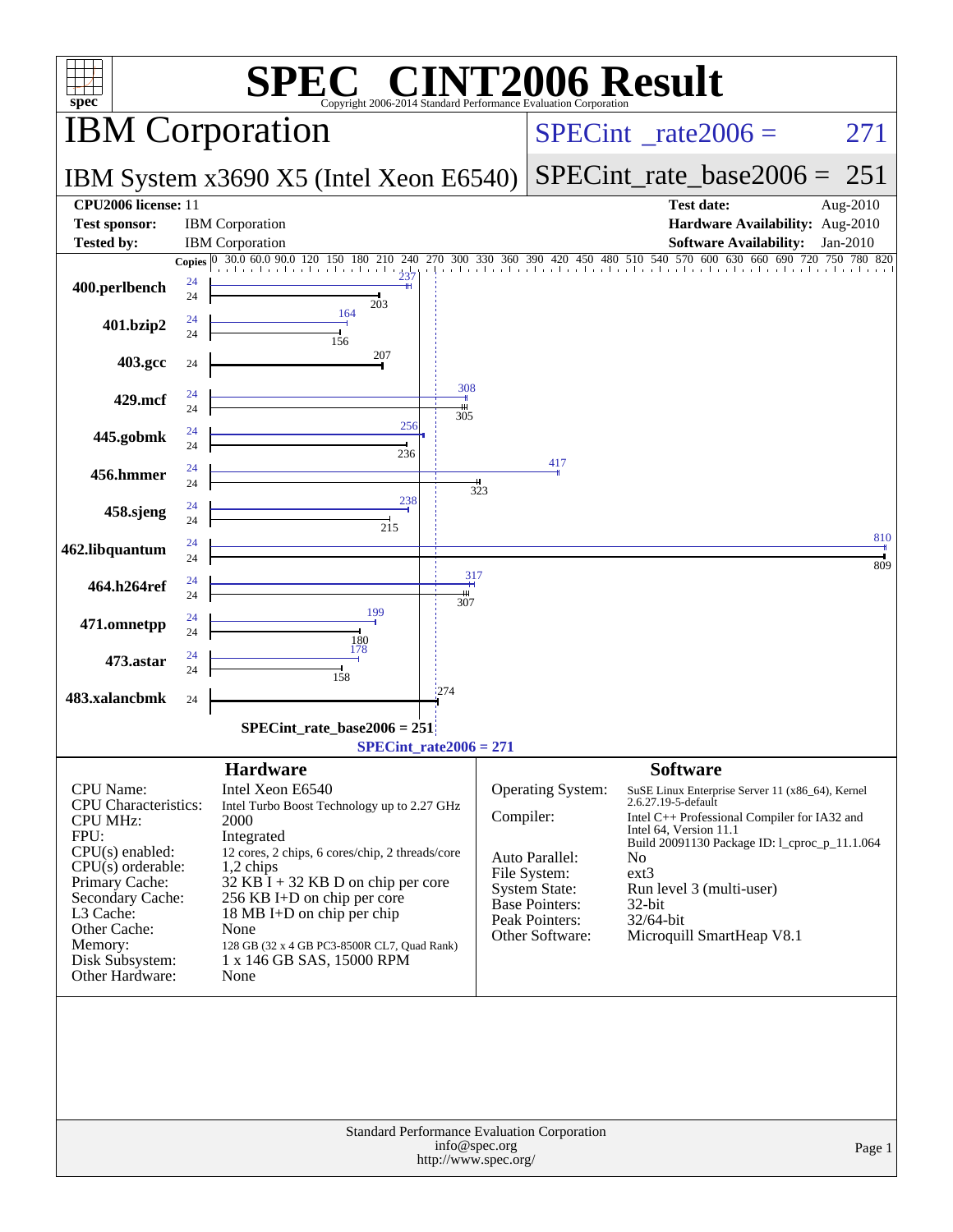

# IBM Corporation

### SPECint rate $2006 = 271$

IBM System x3690 X5 (Intel Xeon E6540)

[SPECint\\_rate\\_base2006 =](http://www.spec.org/auto/cpu2006/Docs/result-fields.html#SPECintratebase2006) 251

#### **[CPU2006 license:](http://www.spec.org/auto/cpu2006/Docs/result-fields.html#CPU2006license)** 11 **[Test date:](http://www.spec.org/auto/cpu2006/Docs/result-fields.html#Testdate)** Aug-2010

**[Test sponsor:](http://www.spec.org/auto/cpu2006/Docs/result-fields.html#Testsponsor)** IBM Corporation **[Hardware Availability:](http://www.spec.org/auto/cpu2006/Docs/result-fields.html#HardwareAvailability)** Aug-2010 **[Tested by:](http://www.spec.org/auto/cpu2006/Docs/result-fields.html#Testedby)** IBM Corporation **[Software Availability:](http://www.spec.org/auto/cpu2006/Docs/result-fields.html#SoftwareAvailability)** Jan-2010

#### **[Results Table](http://www.spec.org/auto/cpu2006/Docs/result-fields.html#ResultsTable)**

|                  | <b>Base</b>   |                |       |                                                                                                          |            |                |            | <b>Peak</b>   |                |              |                |              |                |              |
|------------------|---------------|----------------|-------|----------------------------------------------------------------------------------------------------------|------------|----------------|------------|---------------|----------------|--------------|----------------|--------------|----------------|--------------|
| <b>Benchmark</b> | <b>Copies</b> | <b>Seconds</b> | Ratio | <b>Seconds</b>                                                                                           | Ratio      | <b>Seconds</b> | Ratio      | <b>Copies</b> | <b>Seconds</b> | <b>Ratio</b> | <b>Seconds</b> | <b>Ratio</b> | <b>Seconds</b> | <b>Ratio</b> |
| 400.perlbench    | 24            | 1164           | 201   | 1154                                                                                                     | 203        | 1156           | 203        | 24            | 972            | 241          | 990            | 237          | 999            | 235          |
| 401.bzip2        | 24            | 1488           | 156   | 1486                                                                                                     | <b>156</b> | 1485           | <b>156</b> | 24            | 1410           | 164          | 1408           | 165          | 1409           | <u>164</u>   |
| $403.\text{gcc}$ | 24            | 939            | 206   | 932                                                                                                      | 207        | 935            | 207        | 24            | 939            | 206          | 932            | 207          | 935            | <b>207</b>   |
| $429$ .mcf       | 24            | 717            | 305   | 711                                                                                                      | 308        | 725            | 302        | 24            | 709            | 309          | 710            | 308          | 715            | 306          |
| $445$ .gobm $k$  | 24            | 1072           | 235   | 1068                                                                                                     | 236        | 1067           | 236        | 24            | 982            | 256          | 986            | 255          | 982            | 256          |
| 456.hmmer        | 24            | 699            | 320   | 693                                                                                                      | 323        | 690            | 324        | 24            | 535            | 418          | 537            | 417          | 537            | 417          |
| $458$ .sjeng     | 24            | 1346           | 216   | 1348                                                                                                     | 215        | 1348           | 215        | 24            | 1221           | 238          | 1225           | 237          | 1220           | 238          |
| 462.libquantum   | 24            | 614            | 809   | 615                                                                                                      | 808        | 613            | 811        | 24            | 614            | 810          | 612            | 812          | 614            | 810          |
| 464.h264ref      | 24            | 1730           | 307   | 1714                                                                                                     | 310        | 1743           | 305        | 24            | 1705           | 312          | 1676           | 317          | 1676           | 317          |
| 471.omnetpp      | 24            | 837            | 179   | 834                                                                                                      | 180        | 834            | <b>180</b> | 24            | 758            | 198          | 755            | <u>199</u>   | 755            | 199          |
| $473$ . astar    | 24            | 1068           | 158   | 1069                                                                                                     | 158        | 1067           | 158        | 24            | 945            | 178          | 945            | 178          | 946            | 178          |
| 483.xalancbmk    | 24            | 607            | 273   | 605                                                                                                      | 274        | 605            | 274        | 24            | 607            | 273          | 605            | 274          | 605            | 274          |
|                  |               |                |       | Results appear in the order in which they were run. Bold underlined text indicates a median measurement. |            |                |            |               |                |              |                |              |                |              |

#### **[Submit Notes](http://www.spec.org/auto/cpu2006/Docs/result-fields.html#SubmitNotes)**

The config file option 'submit' was used. numactl was used to bind copies to the cores

### **[Operating System Notes](http://www.spec.org/auto/cpu2006/Docs/result-fields.html#OperatingSystemNotes)**

echo 1 > /proc/sys/vm/zone\_reclaim\_mode

### **[Platform Notes](http://www.spec.org/auto/cpu2006/Docs/result-fields.html#PlatformNotes)**

Turbo Boost set to Traditional

### **[General Notes](http://www.spec.org/auto/cpu2006/Docs/result-fields.html#GeneralNotes)**

 'ulimit -s unlimited' was used to set the stack size to unlimited prior to run Binaries were compiled on SLES 10 with Binutils 2.18.50.0.7.20080502

## **[Base Compiler Invocation](http://www.spec.org/auto/cpu2006/Docs/result-fields.html#BaseCompilerInvocation)**

[C benchmarks](http://www.spec.org/auto/cpu2006/Docs/result-fields.html#Cbenchmarks): [icc -m32](http://www.spec.org/cpu2006/results/res2010q3/cpu2006-20100831-13130.flags.html#user_CCbase_intel_icc_32bit_5ff4a39e364c98233615fdd38438c6f2)

[C++ benchmarks:](http://www.spec.org/auto/cpu2006/Docs/result-fields.html#CXXbenchmarks) [icpc -m32](http://www.spec.org/cpu2006/results/res2010q3/cpu2006-20100831-13130.flags.html#user_CXXbase_intel_icpc_32bit_4e5a5ef1a53fd332b3c49e69c3330699)

> Standard Performance Evaluation Corporation [info@spec.org](mailto:info@spec.org) <http://www.spec.org/>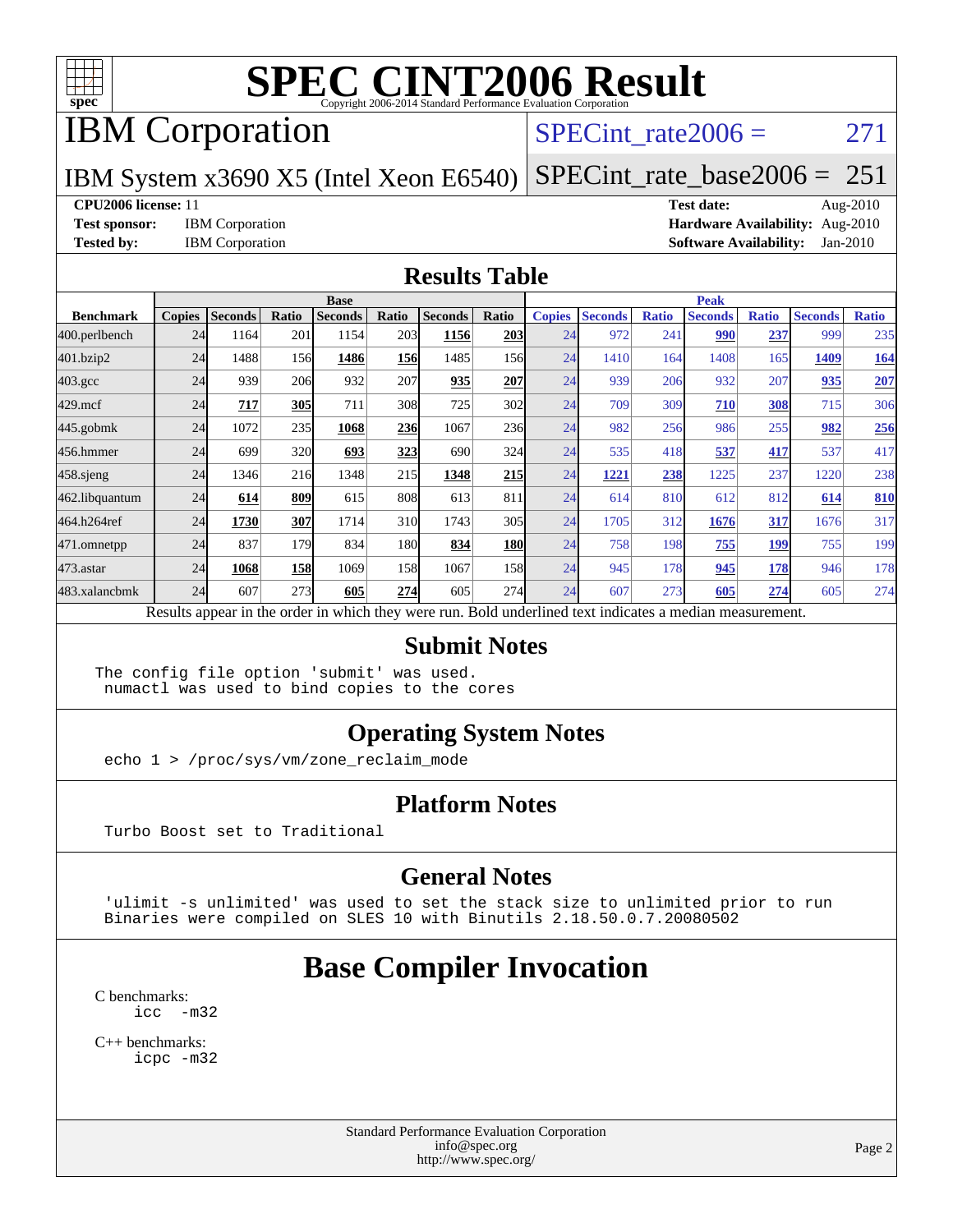

IBM Corporation

 $SPECTnt_rate2006 = 271$ 

IBM System x3690 X5 (Intel Xeon E6540) [SPECint\\_rate\\_base2006 =](http://www.spec.org/auto/cpu2006/Docs/result-fields.html#SPECintratebase2006)  $251$ 

**[Test sponsor:](http://www.spec.org/auto/cpu2006/Docs/result-fields.html#Testsponsor)** IBM Corporation **[Hardware Availability:](http://www.spec.org/auto/cpu2006/Docs/result-fields.html#HardwareAvailability)** Aug-2010 **[Tested by:](http://www.spec.org/auto/cpu2006/Docs/result-fields.html#Testedby)** IBM Corporation **[Software Availability:](http://www.spec.org/auto/cpu2006/Docs/result-fields.html#SoftwareAvailability)** Jan-2010

**[CPU2006 license:](http://www.spec.org/auto/cpu2006/Docs/result-fields.html#CPU2006license)** 11 **[Test date:](http://www.spec.org/auto/cpu2006/Docs/result-fields.html#Testdate)** Aug-2010

## **[Base Portability Flags](http://www.spec.org/auto/cpu2006/Docs/result-fields.html#BasePortabilityFlags)**

 400.perlbench: [-DSPEC\\_CPU\\_LINUX\\_IA32](http://www.spec.org/cpu2006/results/res2010q3/cpu2006-20100831-13130.flags.html#b400.perlbench_baseCPORTABILITY_DSPEC_CPU_LINUX_IA32) 462.libquantum: [-DSPEC\\_CPU\\_LINUX](http://www.spec.org/cpu2006/results/res2010q3/cpu2006-20100831-13130.flags.html#b462.libquantum_baseCPORTABILITY_DSPEC_CPU_LINUX) 483.xalancbmk: [-DSPEC\\_CPU\\_LINUX](http://www.spec.org/cpu2006/results/res2010q3/cpu2006-20100831-13130.flags.html#b483.xalancbmk_baseCXXPORTABILITY_DSPEC_CPU_LINUX)

**[Base Optimization Flags](http://www.spec.org/auto/cpu2006/Docs/result-fields.html#BaseOptimizationFlags)**

[C benchmarks](http://www.spec.org/auto/cpu2006/Docs/result-fields.html#Cbenchmarks):

[-xSSE4.2](http://www.spec.org/cpu2006/results/res2010q3/cpu2006-20100831-13130.flags.html#user_CCbase_f-xSSE42_f91528193cf0b216347adb8b939d4107) [-ipo](http://www.spec.org/cpu2006/results/res2010q3/cpu2006-20100831-13130.flags.html#user_CCbase_f-ipo) [-O3](http://www.spec.org/cpu2006/results/res2010q3/cpu2006-20100831-13130.flags.html#user_CCbase_f-O3) [-no-prec-div](http://www.spec.org/cpu2006/results/res2010q3/cpu2006-20100831-13130.flags.html#user_CCbase_f-no-prec-div) [-static](http://www.spec.org/cpu2006/results/res2010q3/cpu2006-20100831-13130.flags.html#user_CCbase_f-static) [-opt-prefetch](http://www.spec.org/cpu2006/results/res2010q3/cpu2006-20100831-13130.flags.html#user_CCbase_f-opt-prefetch)

[C++ benchmarks:](http://www.spec.org/auto/cpu2006/Docs/result-fields.html#CXXbenchmarks)

[-xSSE4.2](http://www.spec.org/cpu2006/results/res2010q3/cpu2006-20100831-13130.flags.html#user_CXXbase_f-xSSE42_f91528193cf0b216347adb8b939d4107) [-ipo](http://www.spec.org/cpu2006/results/res2010q3/cpu2006-20100831-13130.flags.html#user_CXXbase_f-ipo) [-O3](http://www.spec.org/cpu2006/results/res2010q3/cpu2006-20100831-13130.flags.html#user_CXXbase_f-O3) [-no-prec-div](http://www.spec.org/cpu2006/results/res2010q3/cpu2006-20100831-13130.flags.html#user_CXXbase_f-no-prec-div) [-opt-prefetch](http://www.spec.org/cpu2006/results/res2010q3/cpu2006-20100831-13130.flags.html#user_CXXbase_f-opt-prefetch) [-Wl,-z,muldefs](http://www.spec.org/cpu2006/results/res2010q3/cpu2006-20100831-13130.flags.html#user_CXXbase_link_force_multiple1_74079c344b956b9658436fd1b6dd3a8a) [-L/home/cmplr/usr3/alrahate/cpu2006.1.1.ic11.1/libic11.1-32bit -lsmartheap](http://www.spec.org/cpu2006/results/res2010q3/cpu2006-20100831-13130.flags.html#user_CXXbase_SmartHeap_d86dffe4a79b79ef8890d5cce17030c3)

## **[Base Other Flags](http://www.spec.org/auto/cpu2006/Docs/result-fields.html#BaseOtherFlags)**

[C benchmarks](http://www.spec.org/auto/cpu2006/Docs/result-fields.html#Cbenchmarks):

403.gcc: [-Dalloca=\\_alloca](http://www.spec.org/cpu2006/results/res2010q3/cpu2006-20100831-13130.flags.html#b403.gcc_baseEXTRA_CFLAGS_Dalloca_be3056838c12de2578596ca5467af7f3)

## **[Peak Compiler Invocation](http://www.spec.org/auto/cpu2006/Docs/result-fields.html#PeakCompilerInvocation)**

[C benchmarks \(except as noted below\)](http://www.spec.org/auto/cpu2006/Docs/result-fields.html#Cbenchmarksexceptasnotedbelow):

[icc -m32](http://www.spec.org/cpu2006/results/res2010q3/cpu2006-20100831-13130.flags.html#user_CCpeak_intel_icc_32bit_5ff4a39e364c98233615fdd38438c6f2)

401.bzip2: [icc -m64](http://www.spec.org/cpu2006/results/res2010q3/cpu2006-20100831-13130.flags.html#user_peakCCLD401_bzip2_intel_icc_64bit_bda6cc9af1fdbb0edc3795bac97ada53)

456.hmmer: [icc -m64](http://www.spec.org/cpu2006/results/res2010q3/cpu2006-20100831-13130.flags.html#user_peakCCLD456_hmmer_intel_icc_64bit_bda6cc9af1fdbb0edc3795bac97ada53)

458.sjeng: [icc -m64](http://www.spec.org/cpu2006/results/res2010q3/cpu2006-20100831-13130.flags.html#user_peakCCLD458_sjeng_intel_icc_64bit_bda6cc9af1fdbb0edc3795bac97ada53)

462.libquantum: [icc -m64](http://www.spec.org/cpu2006/results/res2010q3/cpu2006-20100831-13130.flags.html#user_peakCCLD462_libquantum_intel_icc_64bit_bda6cc9af1fdbb0edc3795bac97ada53)

[C++ benchmarks \(except as noted below\):](http://www.spec.org/auto/cpu2006/Docs/result-fields.html#CXXbenchmarksexceptasnotedbelow) [icpc -m32](http://www.spec.org/cpu2006/results/res2010q3/cpu2006-20100831-13130.flags.html#user_CXXpeak_intel_icpc_32bit_4e5a5ef1a53fd332b3c49e69c3330699)

473.astar: [icpc -m64](http://www.spec.org/cpu2006/results/res2010q3/cpu2006-20100831-13130.flags.html#user_peakCXXLD473_astar_intel_icpc_64bit_fc66a5337ce925472a5c54ad6a0de310)

## **[Peak Portability Flags](http://www.spec.org/auto/cpu2006/Docs/result-fields.html#PeakPortabilityFlags)**

 400.perlbench: [-DSPEC\\_CPU\\_LINUX\\_IA32](http://www.spec.org/cpu2006/results/res2010q3/cpu2006-20100831-13130.flags.html#b400.perlbench_peakCPORTABILITY_DSPEC_CPU_LINUX_IA32) 401.bzip2: [-DSPEC\\_CPU\\_LP64](http://www.spec.org/cpu2006/results/res2010q3/cpu2006-20100831-13130.flags.html#suite_peakCPORTABILITY401_bzip2_DSPEC_CPU_LP64)

Continued on next page

Standard Performance Evaluation Corporation [info@spec.org](mailto:info@spec.org) <http://www.spec.org/>

Page 3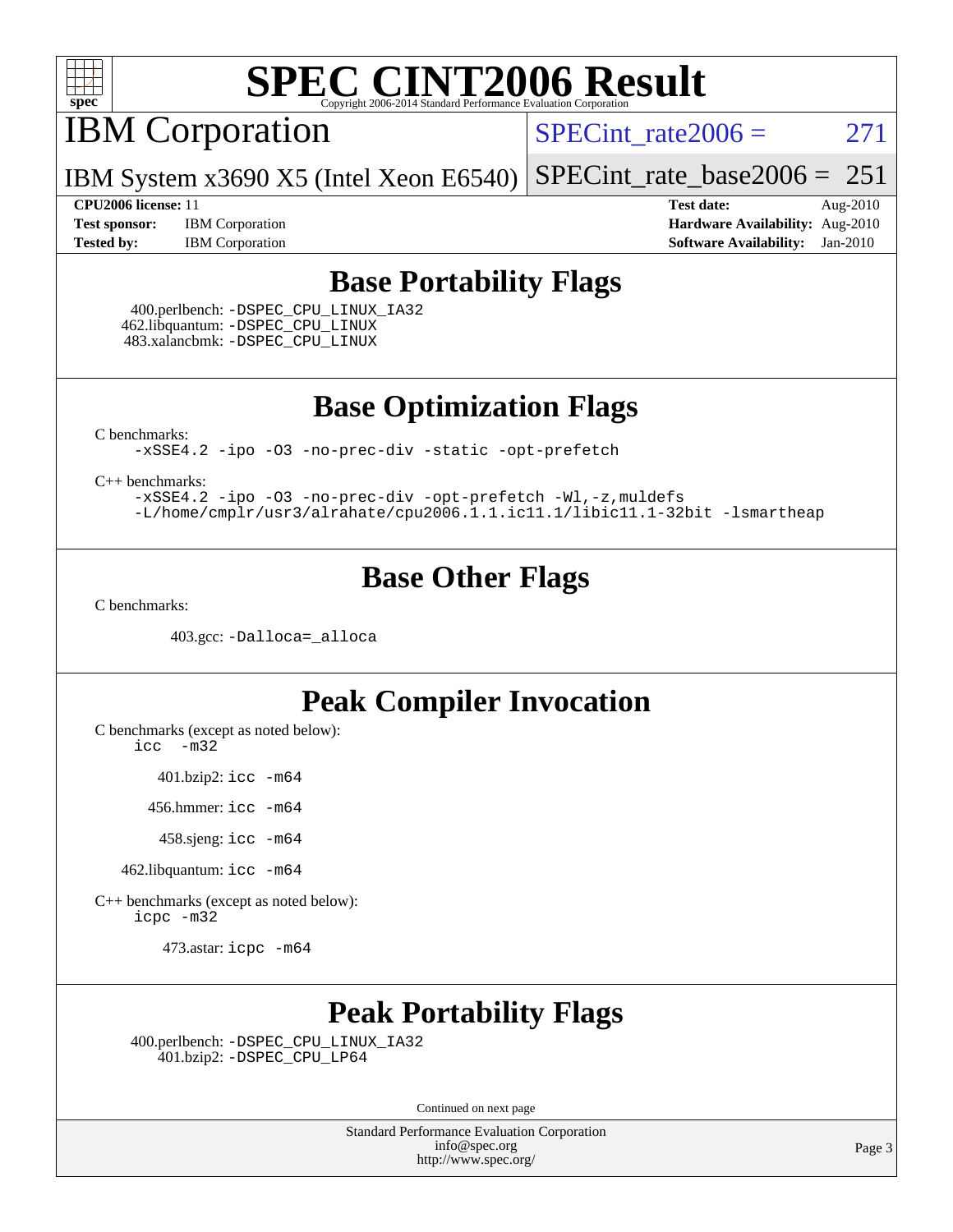

IBM Corporation

SPECint rate $2006 = 271$ 

IBM System x3690 X5 (Intel Xeon E6540) [SPECint\\_rate\\_base2006 =](http://www.spec.org/auto/cpu2006/Docs/result-fields.html#SPECintratebase2006) 251

**[Tested by:](http://www.spec.org/auto/cpu2006/Docs/result-fields.html#Testedby)** IBM Corporation **[Software Availability:](http://www.spec.org/auto/cpu2006/Docs/result-fields.html#SoftwareAvailability)** Jan-2010

**[CPU2006 license:](http://www.spec.org/auto/cpu2006/Docs/result-fields.html#CPU2006license)** 11 **[Test date:](http://www.spec.org/auto/cpu2006/Docs/result-fields.html#Testdate)** Aug-2010 **[Test sponsor:](http://www.spec.org/auto/cpu2006/Docs/result-fields.html#Testsponsor)** IBM Corporation **[Hardware Availability:](http://www.spec.org/auto/cpu2006/Docs/result-fields.html#HardwareAvailability)** Aug-2010

## **[Peak Portability Flags \(Continued\)](http://www.spec.org/auto/cpu2006/Docs/result-fields.html#PeakPortabilityFlags)**

 456.hmmer: [-DSPEC\\_CPU\\_LP64](http://www.spec.org/cpu2006/results/res2010q3/cpu2006-20100831-13130.flags.html#suite_peakCPORTABILITY456_hmmer_DSPEC_CPU_LP64) 458.sjeng: [-DSPEC\\_CPU\\_LP64](http://www.spec.org/cpu2006/results/res2010q3/cpu2006-20100831-13130.flags.html#suite_peakCPORTABILITY458_sjeng_DSPEC_CPU_LP64) 462.libquantum: [-DSPEC\\_CPU\\_LP64](http://www.spec.org/cpu2006/results/res2010q3/cpu2006-20100831-13130.flags.html#suite_peakCPORTABILITY462_libquantum_DSPEC_CPU_LP64) [-DSPEC\\_CPU\\_LINUX](http://www.spec.org/cpu2006/results/res2010q3/cpu2006-20100831-13130.flags.html#b462.libquantum_peakCPORTABILITY_DSPEC_CPU_LINUX) 473.astar: [-DSPEC\\_CPU\\_LP64](http://www.spec.org/cpu2006/results/res2010q3/cpu2006-20100831-13130.flags.html#suite_peakCXXPORTABILITY473_astar_DSPEC_CPU_LP64) 483.xalancbmk: [-DSPEC\\_CPU\\_LINUX](http://www.spec.org/cpu2006/results/res2010q3/cpu2006-20100831-13130.flags.html#b483.xalancbmk_peakCXXPORTABILITY_DSPEC_CPU_LINUX)

## **[Peak Optimization Flags](http://www.spec.org/auto/cpu2006/Docs/result-fields.html#PeakOptimizationFlags)**

[C benchmarks](http://www.spec.org/auto/cpu2006/Docs/result-fields.html#Cbenchmarks):

Standard Performance Evaluation Corporation [info@spec.org](mailto:info@spec.org) <http://www.spec.org/> Page 4 400.perlbench: [-xSSE4.2](http://www.spec.org/cpu2006/results/res2010q3/cpu2006-20100831-13130.flags.html#user_peakPASS2_CFLAGSPASS2_LDCFLAGS400_perlbench_f-xSSE42_f91528193cf0b216347adb8b939d4107)(pass 2) [-prof-gen](http://www.spec.org/cpu2006/results/res2010q3/cpu2006-20100831-13130.flags.html#user_peakPASS1_CFLAGSPASS1_LDCFLAGS400_perlbench_prof_gen_e43856698f6ca7b7e442dfd80e94a8fc)(pass 1) [-ipo](http://www.spec.org/cpu2006/results/res2010q3/cpu2006-20100831-13130.flags.html#user_peakPASS2_CFLAGSPASS2_LDCFLAGS400_perlbench_f-ipo)(pass 2) [-O3](http://www.spec.org/cpu2006/results/res2010q3/cpu2006-20100831-13130.flags.html#user_peakPASS2_CFLAGSPASS2_LDCFLAGS400_perlbench_f-O3)(pass 2) [-no-prec-div](http://www.spec.org/cpu2006/results/res2010q3/cpu2006-20100831-13130.flags.html#user_peakPASS2_CFLAGSPASS2_LDCFLAGS400_perlbench_f-no-prec-div)(pass 2) [-static](http://www.spec.org/cpu2006/results/res2010q3/cpu2006-20100831-13130.flags.html#user_peakPASS2_CFLAGSPASS2_LDCFLAGS400_perlbench_f-static)(pass 2) [-prof-use](http://www.spec.org/cpu2006/results/res2010q3/cpu2006-20100831-13130.flags.html#user_peakPASS2_CFLAGSPASS2_LDCFLAGS400_perlbench_prof_use_bccf7792157ff70d64e32fe3e1250b55)(pass 2) [-ansi-alias](http://www.spec.org/cpu2006/results/res2010q3/cpu2006-20100831-13130.flags.html#user_peakCOPTIMIZE400_perlbench_f-ansi-alias) 401.bzip2: [-xSSE4.2](http://www.spec.org/cpu2006/results/res2010q3/cpu2006-20100831-13130.flags.html#user_peakPASS2_CFLAGSPASS2_LDCFLAGS401_bzip2_f-xSSE42_f91528193cf0b216347adb8b939d4107)(pass 2) [-prof-gen](http://www.spec.org/cpu2006/results/res2010q3/cpu2006-20100831-13130.flags.html#user_peakPASS1_CFLAGSPASS1_LDCFLAGS401_bzip2_prof_gen_e43856698f6ca7b7e442dfd80e94a8fc)(pass 1) [-ipo](http://www.spec.org/cpu2006/results/res2010q3/cpu2006-20100831-13130.flags.html#user_peakPASS2_CFLAGSPASS2_LDCFLAGS401_bzip2_f-ipo)(pass 2) [-O3](http://www.spec.org/cpu2006/results/res2010q3/cpu2006-20100831-13130.flags.html#user_peakPASS2_CFLAGSPASS2_LDCFLAGS401_bzip2_f-O3)(pass 2) [-no-prec-div](http://www.spec.org/cpu2006/results/res2010q3/cpu2006-20100831-13130.flags.html#user_peakPASS2_CFLAGSPASS2_LDCFLAGS401_bzip2_f-no-prec-div)(pass 2) [-static](http://www.spec.org/cpu2006/results/res2010q3/cpu2006-20100831-13130.flags.html#user_peakPASS2_CFLAGSPASS2_LDCFLAGS401_bzip2_f-static)(pass 2) [-prof-use](http://www.spec.org/cpu2006/results/res2010q3/cpu2006-20100831-13130.flags.html#user_peakPASS2_CFLAGSPASS2_LDCFLAGS401_bzip2_prof_use_bccf7792157ff70d64e32fe3e1250b55)(pass 2) [-opt-prefetch](http://www.spec.org/cpu2006/results/res2010q3/cpu2006-20100831-13130.flags.html#user_peakCOPTIMIZE401_bzip2_f-opt-prefetch) [-ansi-alias](http://www.spec.org/cpu2006/results/res2010q3/cpu2006-20100831-13130.flags.html#user_peakCOPTIMIZE401_bzip2_f-ansi-alias) [-auto-ilp32](http://www.spec.org/cpu2006/results/res2010q3/cpu2006-20100831-13130.flags.html#user_peakCOPTIMIZE401_bzip2_f-auto-ilp32)  $403.\text{gcc: basepeak}$  = yes 429.mcf: [-xSSE4.2](http://www.spec.org/cpu2006/results/res2010q3/cpu2006-20100831-13130.flags.html#user_peakCOPTIMIZE429_mcf_f-xSSE42_f91528193cf0b216347adb8b939d4107) [-ipo](http://www.spec.org/cpu2006/results/res2010q3/cpu2006-20100831-13130.flags.html#user_peakCOPTIMIZE429_mcf_f-ipo) [-O3](http://www.spec.org/cpu2006/results/res2010q3/cpu2006-20100831-13130.flags.html#user_peakCOPTIMIZE429_mcf_f-O3) [-no-prec-div](http://www.spec.org/cpu2006/results/res2010q3/cpu2006-20100831-13130.flags.html#user_peakCOPTIMIZE429_mcf_f-no-prec-div) [-static](http://www.spec.org/cpu2006/results/res2010q3/cpu2006-20100831-13130.flags.html#user_peakCOPTIMIZE429_mcf_f-static) [-opt-prefetch](http://www.spec.org/cpu2006/results/res2010q3/cpu2006-20100831-13130.flags.html#user_peakCOPTIMIZE429_mcf_f-opt-prefetch) 445.gobmk: [-xSSE4.2](http://www.spec.org/cpu2006/results/res2010q3/cpu2006-20100831-13130.flags.html#user_peakPASS2_CFLAGSPASS2_LDCFLAGS445_gobmk_f-xSSE42_f91528193cf0b216347adb8b939d4107)(pass 2) [-prof-gen](http://www.spec.org/cpu2006/results/res2010q3/cpu2006-20100831-13130.flags.html#user_peakPASS1_CFLAGSPASS1_LDCFLAGS445_gobmk_prof_gen_e43856698f6ca7b7e442dfd80e94a8fc)(pass 1) [-prof-use](http://www.spec.org/cpu2006/results/res2010q3/cpu2006-20100831-13130.flags.html#user_peakPASS2_CFLAGSPASS2_LDCFLAGS445_gobmk_prof_use_bccf7792157ff70d64e32fe3e1250b55)(pass 2) [-O2](http://www.spec.org/cpu2006/results/res2010q3/cpu2006-20100831-13130.flags.html#user_peakCOPTIMIZE445_gobmk_f-O2) [-ipo](http://www.spec.org/cpu2006/results/res2010q3/cpu2006-20100831-13130.flags.html#user_peakCOPTIMIZE445_gobmk_f-ipo) [-no-prec-div](http://www.spec.org/cpu2006/results/res2010q3/cpu2006-20100831-13130.flags.html#user_peakCOPTIMIZE445_gobmk_f-no-prec-div) [-ansi-alias](http://www.spec.org/cpu2006/results/res2010q3/cpu2006-20100831-13130.flags.html#user_peakCOPTIMIZE445_gobmk_f-ansi-alias) 456.hmmer: [-xSSE4.2](http://www.spec.org/cpu2006/results/res2010q3/cpu2006-20100831-13130.flags.html#user_peakCOPTIMIZE456_hmmer_f-xSSE42_f91528193cf0b216347adb8b939d4107) [-ipo](http://www.spec.org/cpu2006/results/res2010q3/cpu2006-20100831-13130.flags.html#user_peakCOPTIMIZE456_hmmer_f-ipo) [-O3](http://www.spec.org/cpu2006/results/res2010q3/cpu2006-20100831-13130.flags.html#user_peakCOPTIMIZE456_hmmer_f-O3) [-no-prec-div](http://www.spec.org/cpu2006/results/res2010q3/cpu2006-20100831-13130.flags.html#user_peakCOPTIMIZE456_hmmer_f-no-prec-div) [-static](http://www.spec.org/cpu2006/results/res2010q3/cpu2006-20100831-13130.flags.html#user_peakCOPTIMIZE456_hmmer_f-static) [-unroll2](http://www.spec.org/cpu2006/results/res2010q3/cpu2006-20100831-13130.flags.html#user_peakCOPTIMIZE456_hmmer_f-unroll_784dae83bebfb236979b41d2422d7ec2) [-ansi-alias](http://www.spec.org/cpu2006/results/res2010q3/cpu2006-20100831-13130.flags.html#user_peakCOPTIMIZE456_hmmer_f-ansi-alias) [-auto-ilp32](http://www.spec.org/cpu2006/results/res2010q3/cpu2006-20100831-13130.flags.html#user_peakCOPTIMIZE456_hmmer_f-auto-ilp32) 458.sjeng: [-xSSE4.2](http://www.spec.org/cpu2006/results/res2010q3/cpu2006-20100831-13130.flags.html#user_peakPASS2_CFLAGSPASS2_LDCFLAGS458_sjeng_f-xSSE42_f91528193cf0b216347adb8b939d4107)(pass 2) [-prof-gen](http://www.spec.org/cpu2006/results/res2010q3/cpu2006-20100831-13130.flags.html#user_peakPASS1_CFLAGSPASS1_LDCFLAGS458_sjeng_prof_gen_e43856698f6ca7b7e442dfd80e94a8fc)(pass 1) [-ipo](http://www.spec.org/cpu2006/results/res2010q3/cpu2006-20100831-13130.flags.html#user_peakPASS2_CFLAGSPASS2_LDCFLAGS458_sjeng_f-ipo)(pass 2) [-O3](http://www.spec.org/cpu2006/results/res2010q3/cpu2006-20100831-13130.flags.html#user_peakPASS2_CFLAGSPASS2_LDCFLAGS458_sjeng_f-O3)(pass 2) [-no-prec-div](http://www.spec.org/cpu2006/results/res2010q3/cpu2006-20100831-13130.flags.html#user_peakPASS2_CFLAGSPASS2_LDCFLAGS458_sjeng_f-no-prec-div)(pass 2) [-static](http://www.spec.org/cpu2006/results/res2010q3/cpu2006-20100831-13130.flags.html#user_peakPASS2_CFLAGSPASS2_LDCFLAGS458_sjeng_f-static)(pass 2) [-prof-use](http://www.spec.org/cpu2006/results/res2010q3/cpu2006-20100831-13130.flags.html#user_peakPASS2_CFLAGSPASS2_LDCFLAGS458_sjeng_prof_use_bccf7792157ff70d64e32fe3e1250b55)(pass 2) [-unroll4](http://www.spec.org/cpu2006/results/res2010q3/cpu2006-20100831-13130.flags.html#user_peakCOPTIMIZE458_sjeng_f-unroll_4e5e4ed65b7fd20bdcd365bec371b81f) [-auto-ilp32](http://www.spec.org/cpu2006/results/res2010q3/cpu2006-20100831-13130.flags.html#user_peakCOPTIMIZE458_sjeng_f-auto-ilp32) 462.libquantum: [-xSSE4.2](http://www.spec.org/cpu2006/results/res2010q3/cpu2006-20100831-13130.flags.html#user_peakCOPTIMIZE462_libquantum_f-xSSE42_f91528193cf0b216347adb8b939d4107) [-ipo](http://www.spec.org/cpu2006/results/res2010q3/cpu2006-20100831-13130.flags.html#user_peakCOPTIMIZE462_libquantum_f-ipo) [-O3](http://www.spec.org/cpu2006/results/res2010q3/cpu2006-20100831-13130.flags.html#user_peakCOPTIMIZE462_libquantum_f-O3) [-no-prec-div](http://www.spec.org/cpu2006/results/res2010q3/cpu2006-20100831-13130.flags.html#user_peakCOPTIMIZE462_libquantum_f-no-prec-div) [-static](http://www.spec.org/cpu2006/results/res2010q3/cpu2006-20100831-13130.flags.html#user_peakCOPTIMIZE462_libquantum_f-static) [-auto-ilp32](http://www.spec.org/cpu2006/results/res2010q3/cpu2006-20100831-13130.flags.html#user_peakCOPTIMIZE462_libquantum_f-auto-ilp32) [-opt-prefetch](http://www.spec.org/cpu2006/results/res2010q3/cpu2006-20100831-13130.flags.html#user_peakCOPTIMIZE462_libquantum_f-opt-prefetch) 464.h264ref: [-xSSE4.2](http://www.spec.org/cpu2006/results/res2010q3/cpu2006-20100831-13130.flags.html#user_peakPASS2_CFLAGSPASS2_LDCFLAGS464_h264ref_f-xSSE42_f91528193cf0b216347adb8b939d4107)(pass 2) [-prof-gen](http://www.spec.org/cpu2006/results/res2010q3/cpu2006-20100831-13130.flags.html#user_peakPASS1_CFLAGSPASS1_LDCFLAGS464_h264ref_prof_gen_e43856698f6ca7b7e442dfd80e94a8fc)(pass 1) [-ipo](http://www.spec.org/cpu2006/results/res2010q3/cpu2006-20100831-13130.flags.html#user_peakPASS2_CFLAGSPASS2_LDCFLAGS464_h264ref_f-ipo)(pass 2) [-O3](http://www.spec.org/cpu2006/results/res2010q3/cpu2006-20100831-13130.flags.html#user_peakPASS2_CFLAGSPASS2_LDCFLAGS464_h264ref_f-O3)(pass 2) [-no-prec-div](http://www.spec.org/cpu2006/results/res2010q3/cpu2006-20100831-13130.flags.html#user_peakPASS2_CFLAGSPASS2_LDCFLAGS464_h264ref_f-no-prec-div)(pass 2) [-static](http://www.spec.org/cpu2006/results/res2010q3/cpu2006-20100831-13130.flags.html#user_peakPASS2_CFLAGSPASS2_LDCFLAGS464_h264ref_f-static)(pass 2) [-prof-use](http://www.spec.org/cpu2006/results/res2010q3/cpu2006-20100831-13130.flags.html#user_peakPASS2_CFLAGSPASS2_LDCFLAGS464_h264ref_prof_use_bccf7792157ff70d64e32fe3e1250b55)(pass 2) [-unroll2](http://www.spec.org/cpu2006/results/res2010q3/cpu2006-20100831-13130.flags.html#user_peakCOPTIMIZE464_h264ref_f-unroll_784dae83bebfb236979b41d2422d7ec2) [-ansi-alias](http://www.spec.org/cpu2006/results/res2010q3/cpu2006-20100831-13130.flags.html#user_peakCOPTIMIZE464_h264ref_f-ansi-alias) [C++ benchmarks:](http://www.spec.org/auto/cpu2006/Docs/result-fields.html#CXXbenchmarks) 471.omnetpp: [-xSSE4.2](http://www.spec.org/cpu2006/results/res2010q3/cpu2006-20100831-13130.flags.html#user_peakPASS2_CXXFLAGSPASS2_LDCXXFLAGS471_omnetpp_f-xSSE42_f91528193cf0b216347adb8b939d4107)(pass 2) [-prof-gen](http://www.spec.org/cpu2006/results/res2010q3/cpu2006-20100831-13130.flags.html#user_peakPASS1_CXXFLAGSPASS1_LDCXXFLAGS471_omnetpp_prof_gen_e43856698f6ca7b7e442dfd80e94a8fc)(pass 1) [-ipo](http://www.spec.org/cpu2006/results/res2010q3/cpu2006-20100831-13130.flags.html#user_peakPASS2_CXXFLAGSPASS2_LDCXXFLAGS471_omnetpp_f-ipo)(pass 2) [-O3](http://www.spec.org/cpu2006/results/res2010q3/cpu2006-20100831-13130.flags.html#user_peakPASS2_CXXFLAGSPASS2_LDCXXFLAGS471_omnetpp_f-O3)(pass 2) [-no-prec-div](http://www.spec.org/cpu2006/results/res2010q3/cpu2006-20100831-13130.flags.html#user_peakPASS2_CXXFLAGSPASS2_LDCXXFLAGS471_omnetpp_f-no-prec-div)(pass 2) [-prof-use](http://www.spec.org/cpu2006/results/res2010q3/cpu2006-20100831-13130.flags.html#user_peakPASS2_CXXFLAGSPASS2_LDCXXFLAGS471_omnetpp_prof_use_bccf7792157ff70d64e32fe3e1250b55)(pass 2) [-ansi-alias](http://www.spec.org/cpu2006/results/res2010q3/cpu2006-20100831-13130.flags.html#user_peakCXXOPTIMIZE471_omnetpp_f-ansi-alias) [-opt-ra-region-strategy=block](http://www.spec.org/cpu2006/results/res2010q3/cpu2006-20100831-13130.flags.html#user_peakCXXOPTIMIZE471_omnetpp_f-opt-ra-region-strategy-block_a0a37c372d03933b2a18d4af463c1f69) [-Wl,-z,muldefs](http://www.spec.org/cpu2006/results/res2010q3/cpu2006-20100831-13130.flags.html#user_peakEXTRA_LDFLAGS471_omnetpp_link_force_multiple1_74079c344b956b9658436fd1b6dd3a8a) [-L/home/cmplr/usr3/alrahate/cpu2006.1.1.ic11.1/libic11.1-32bit -lsmartheap](http://www.spec.org/cpu2006/results/res2010q3/cpu2006-20100831-13130.flags.html#user_peakEXTRA_LIBS471_omnetpp_SmartHeap_d86dffe4a79b79ef8890d5cce17030c3)  $473.\text{astar: } -xSSE4$ .  $2(\text{pass 2})$   $-\text{prof-gen}(\text{pass 1})$   $-i\text{po}(\text{pass 2})$ [-O3](http://www.spec.org/cpu2006/results/res2010q3/cpu2006-20100831-13130.flags.html#user_peakPASS2_CXXFLAGSPASS2_LDCXXFLAGS473_astar_f-O3)(pass 2) [-no-prec-div](http://www.spec.org/cpu2006/results/res2010q3/cpu2006-20100831-13130.flags.html#user_peakPASS2_CXXFLAGSPASS2_LDCXXFLAGS473_astar_f-no-prec-div)(pass 2) [-prof-use](http://www.spec.org/cpu2006/results/res2010q3/cpu2006-20100831-13130.flags.html#user_peakPASS2_CXXFLAGSPASS2_LDCXXFLAGS473_astar_prof_use_bccf7792157ff70d64e32fe3e1250b55)(pass 2) [-ansi-alias](http://www.spec.org/cpu2006/results/res2010q3/cpu2006-20100831-13130.flags.html#user_peakCXXOPTIMIZE473_astar_f-ansi-alias) [-opt-ra-region-strategy=routine](http://www.spec.org/cpu2006/results/res2010q3/cpu2006-20100831-13130.flags.html#user_peakCXXOPTIMIZE473_astar_f-opt-ra-region-strategy-routine_ba086ea3b1d46a52e1238e2ca173ed44) [-Wl,-z,muldefs](http://www.spec.org/cpu2006/results/res2010q3/cpu2006-20100831-13130.flags.html#user_peakEXTRA_LDFLAGS473_astar_link_force_multiple1_74079c344b956b9658436fd1b6dd3a8a) Continued on next page